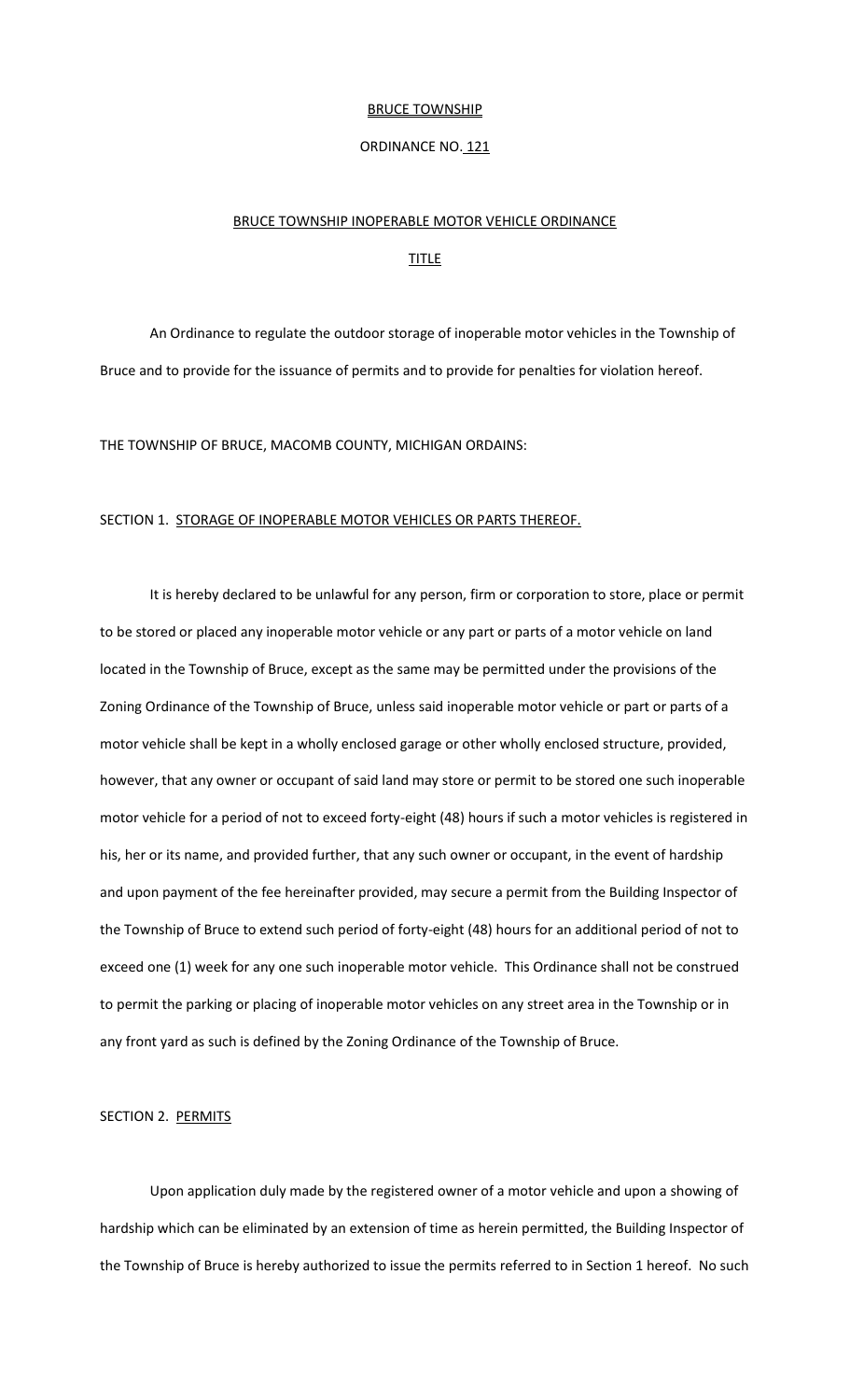permit shall be granted for successive weeks for any one motor vehicle. A fee of One (\$1.00) Dollar shall be collected for each such permit so issued, and shall be paid into the general fund.

#### SECTION 3. DEFINITIONS

Motor vehicles are hereby defined as any wheeled vehicles which are or are intended to be operable as self-propelled vehicles.

Inoperable motor vehicles are defined as motor vehicles which by reason of dismantling, disrepair or other causes are incapable of being propelled under their own power, or are unsafe for operation on the streets and highways of this State because of inability to comply with the State Motor Vehicle Code.

### SECTION 4. CONSTRUCTION

This Ordinance shall not be construed as repealing any Ordinance now in effect or hereafter made effective relating to keeping of rubbish, litter, garbage, refuse, trash or junk, but shall be construed as supplementary to any such Ordinance as well as to any Statutes of the State of Michigan relating thereto.

### SECTION 5. NUISANCE

The Presence of an inoperable motor vehicle or parts of a motor vehicle in violation of the terms of this Ordinance is hereby declared to be a public nuisance.

### SECTION 6. PENALTIES

Violation of this Ordinance shall be a misdemeanor punishable by a fine of not more than One Hundred (\$100.00) Dollars, or by imprisonment in the County Jail for a period of not to exceed ninety (90) days, or both such fine and imprisonment.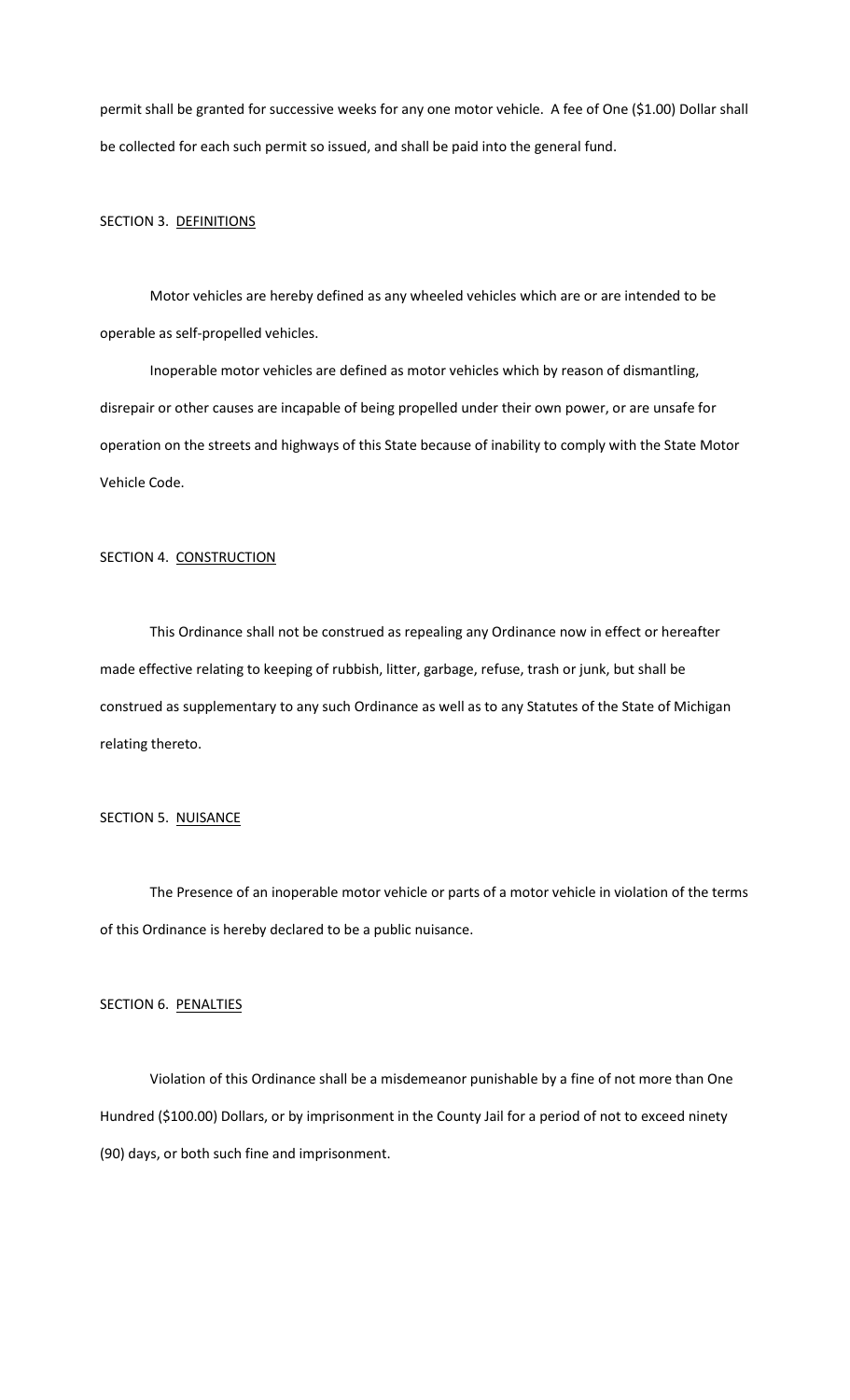### SECTION 7. REPEAL OF CONFLICTION PROVISIONS

All Resolutions or Ordinances or parts thereof in conflict with the provisions of this Ordinance are to the extent of such conflict, hereby repealed.

### SECTION 8. SEVERABILITY

If any section, paragraph, clause or provision of this Ordinance is for any reason held to be invalid or unconstitutional, the invalidity or unconstitutionality of such section, paragraph, clause or provision shall not affect any of the remaining provisions of this Ordinance.

### SECTION 9. PUBLICATION OF ORDINANCE

This Ordinance shall be published in full in the ROMEO OBSERVER, a newspaper of general circulation in the Township of Bruce, within ten (10) days after its adoption.

## SECTION 10. EFFECTIVE DATE

This Ordinance shall take effect thirty (30) days from and after the date of publication of a true copy thereof in a newspaper circulating within the Township of Bruce as heretofore provided by Section 9.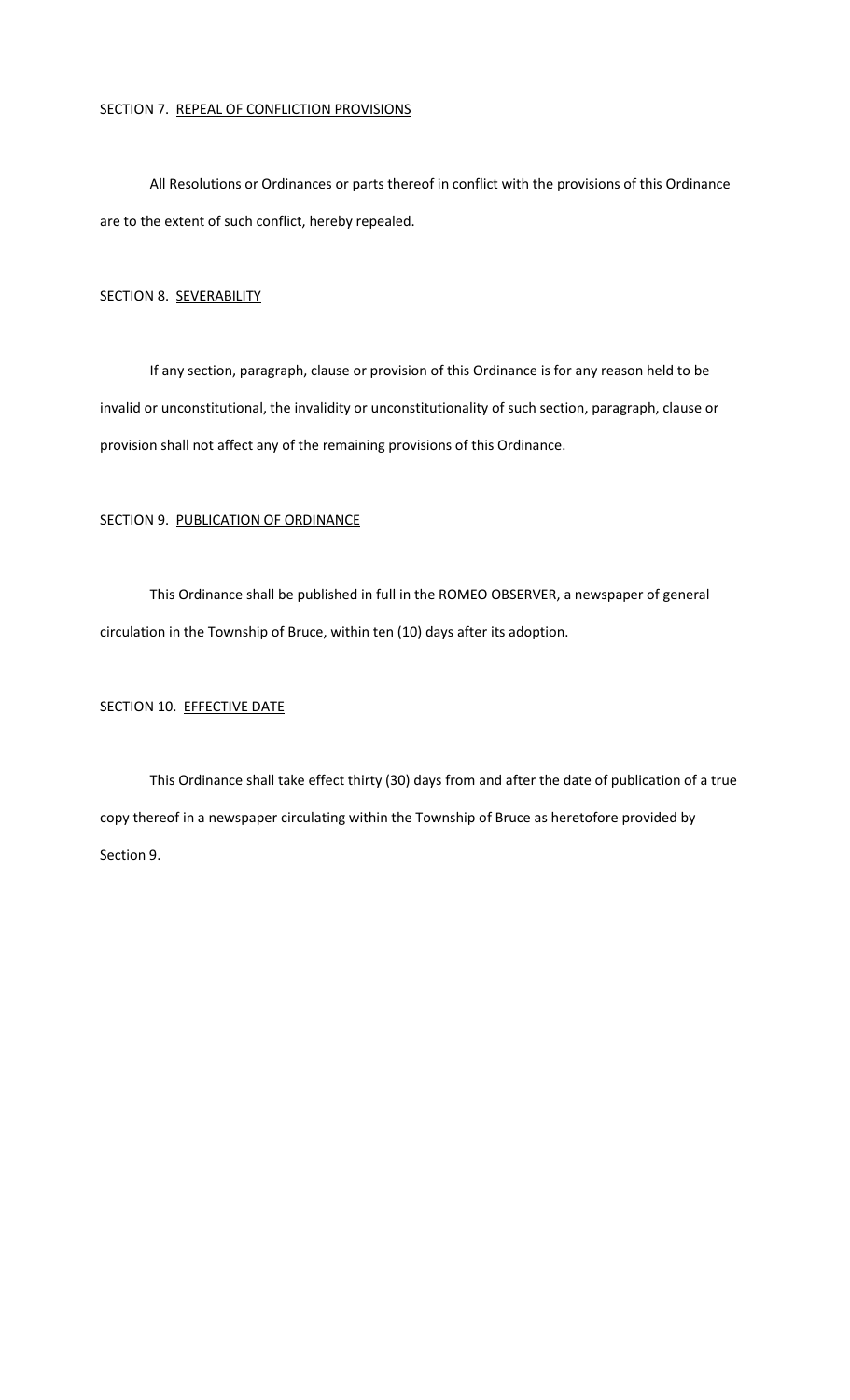## CERTIFICATE OF THE TOWNSHP CLERK

I hereby certify that the forgoing constitutes a true and complete copy of an Ordinance duly adopted by the Township Board of Bruce Township, Macomb County, Michigan, at a meeting held on the  $10^{th}$  day of December, A.D., 1970.

I hereby further certify that the following Township Board Members were present at said meeting:

Schocke, Sutherland, Witzke, Konarski and Steinke

And that the following Township Board Members were absent:

None

I further certify that Sutherland moved adoption of said Ordinance, and that motion was

supported by Steinke

I further certify that the following Bruce Township Board Members voted for the adoption of

said Ordinance:

Schocke, Sutherland, Witzke, Konarski and Steinke

And that the following Bruce Township Board Members voted against the adoption of said Ordinance:

None